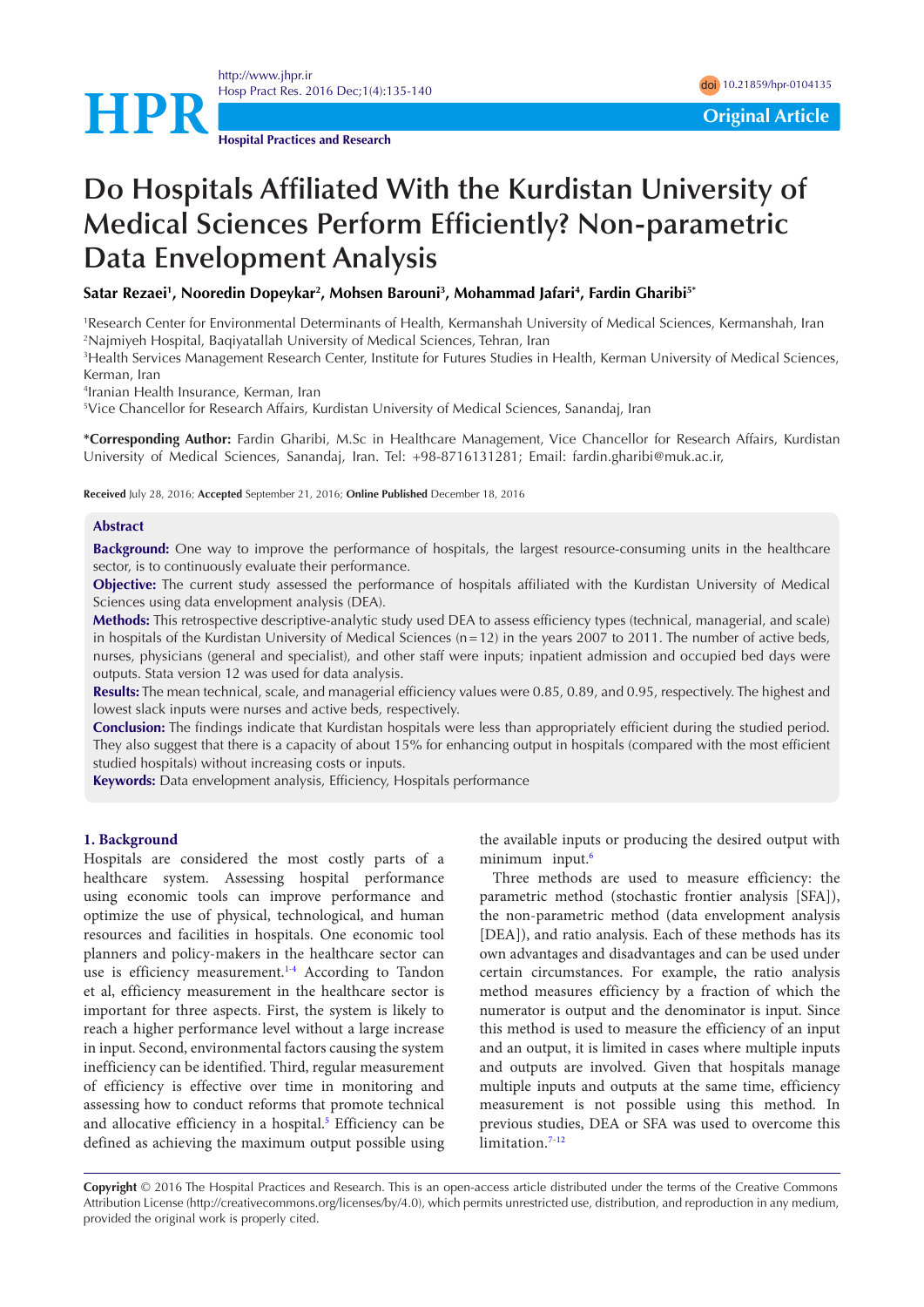Studies conducted by Ismail on 15 health service providers in Sudan in 2007,<sup>[13](#page-4-6)</sup> Zere on 86 hospitals in South Africa in 2000,<sup>[10](#page-4-7)</sup> Kirigia et al on 28 public hospitals in Angola in 2002,<sup>14</sup> Akazili et al on 89 health care centers in Ghana in 2008[,15](#page-5-0) Marschall and Flessa on 20 health service providers in rural areas in Burkina Faso in 2011,<sup>16</sup> Moga et al on 50 private hospitals in India in 2014,<sup>17</sup> and Barouni et al<sup>[18](#page-5-3)</sup> on 8 hospitals affiliated with the Qom University of Medical Sciences in 2015 used DEA to evaluate the efficiency of hospitals and health service providers. DEA is a non-parametric method based on linear programming that estimates the frontier production function, which is the maximum possible production obtained from specific production factors. It is convex and has no point places under the curve. The DEA method, called so because it encompasses all data, measures efficiency relatively. The advantages of this approach are: (1) it can be used for multi-input and multi-output analysis; (2) inputs and outputs can have different units of measure; and (3) the type of production function does not have to be specified.<sup>[19](#page-5-4)</sup>

#### **2. Objective**

Given the importance of studying the performance and efficiency of hospitals and the fact that the efficiency of Kurdistan hospitals had not been previously studied, the current study measured and evaluated the efficiency of Kurdistan hospitals using the non-parametric DEA method in the 2007-2011 period.

#### **3. Methods**

This retrospective descriptive-analytic study used DEA to assess types of efficiency (technical, managerial, and scale) in hospitals affiliated with the Kurdistan University of Medical Sciences ( $n=12$ ) from 2007 to 2011. The study setting consisted of the following hospitals: Be'sat (A), Tohid (B), and Qods (C) in Sanandaj; Imam Khomeini in Saghez (D); Shahid Beheshti in Qorveh (E); Fajr (F) and Bu-Ali (K) in Marivan; Salahedine Ayubi in Baneh (G); Imam Khomeini in Divandarreh (H); Sina of Kamyaran (I); Imam Hussein in Bijar (J); and Shohada in Dehgolan (L). Given the benefits of DEA, the technical, managerial, and scale efficiencies of the studied hospitals were measured based on the minimum input method assuming variable returns to scale.

The input-driven DEA with the variable returns to scale assumption was used as the following linear programming:

*Min*  $_{\lambda, 0.05, 1.5}$  ( $\dot{M}_1, 0.05 + \dot{k}_1, 1.5$ )  $St: - y_i + Y \lambda - OS = 0$  $\theta x_i$ - X  $\lambda - OS = 0$  $\dot{N}_1 \cdot \lambda \leq 0, \lambda \geq 0$ ,  $OS \geq \lambda$ ,  $IS \geq 0$ 

In the above equation, the first constraint indicates that for each firm, slack product will be zero if  $-y_i + Y\lambda$  is zero. The second constraint indicates that slack production factors will be zero if  $\theta x_i$ - X $\lambda$  is zero. The third constraint indicates variable returns to scale.  $\lambda$  is an N<sup>\*</sup>1 vector which includes constant numbers that represent total reference weights.[20](#page-5-5)

One main reason for selecting the minimum input method is that hospital outputs (number of patients), unlike its inputs, is not under the hospital's control. The main reason for selecting the variable returns to scale assumption is that it can separate scale efficiency and pure efficiency. In other words, this method allows the achievement of technical, managerial, and scale efficiencies. The relationship between these three types of efficiency is as follows:

Technical efficiency = scale efficiency  $\times$  managerial efficiency

The required data was gathered by referring to hospitals to complete the self-construct checklist which contained all the research variables selected based on previous studies<sup>[1,](#page-4-0)[9,](#page-4-9)[18,](#page-5-3)[20,](#page-5-5)[21](#page-5-6)</sup> and their availability in the studied hospitals. The data included two outputs (number of inpatient and occupied bed days) and four inputs (number of active beds, nurses (nurses and paramedics), number of physicians (general and specialist physicians), and other staff (administrative, support, and medical staff other than physicians and nurses). Stata 12 was used for data analysis.

#### **4. Results**

The average numbers of nurses, physicians, and other staff members for all hospitals in the 5-year period (2007 to 2011) were 112, 33, and 146, respectively. Moreover, the average numbers of active beds, occupied bed days, and the average number of inpatient admissions were 129, 30 976,

<span id="page-1-0"></span>**Table 1.** Average Inputs and Outputs Used in the Study From 2007 to 2011

| Hospital | <b>Occupied Bed Days</b> | No. of Inpatients | <b>Other Staff</b> | <b>Nurses</b> | <b>Physicians</b> | <b>Active Beds</b> |
|----------|--------------------------|-------------------|--------------------|---------------|-------------------|--------------------|
| A        | 90262                    | 30087             | 368                | 321           | 103               | 352                |
| B        | 83049                    | 17998             | 280                | 290           | 70                | 332                |
| C        | 30088                    | 2540              | 54                 | 45            | 9                 | 100                |
| D        | 32484                    | 16242             | 200                | 184           | 42                | 167                |
| E.       | 26944                    | 11290             | 169                | 100           | 38                | 133                |
| F.       | 11784                    | 4610              | 87                 | 53            | 25                | 55                 |
| G        | 24751                    | 12375             | 128                | 68            | 20                | 94                 |
| H        | 13767                    | 5740              | 79                 | 54            | 13                | 64                 |
|          | 13523                    | 6761              | 75                 | 50            | 16                | 61                 |
|          | 21104                    | 7492              | 121                | 82            | 24                | 87                 |
| K        | 21864                    | 9791              | 134                | 70            | 31                | 81                 |
|          | 2095                     | 779               | 54                 | 24            | $\overline{7}$    | 17                 |
| Average  | 30976                    | 10478             | 146                | 111           | 32                | 129                |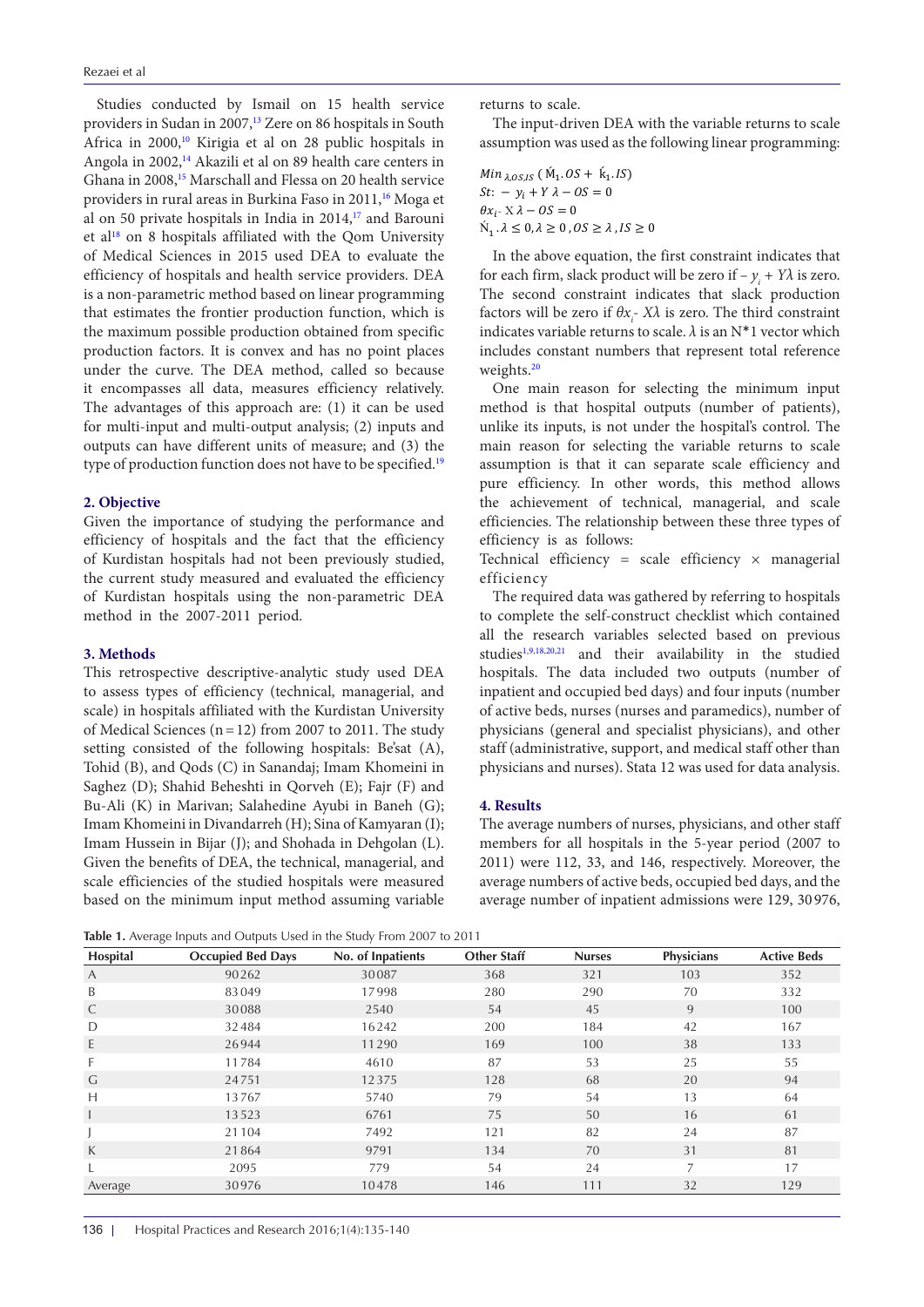and 10 478, respectively. The average number of inputs and outputs for each hospital in this study are shown in [Table 1](#page-1-0).

The average technical efficiency for all hospitals during the studied period was 0.85. The current findings indicated that maximum average technical efficiency during the 5-year studied period was achieved by Quds hospital in Sanandaj and Salahedine Ayubi hospital in Baneh (technical efficiency score  $= 1$ ) and the minimum average technical efficiency is for Shohada hospital in Dehgolan (technical efficiency score = 0.38). The technical efficiency scores for hospitals and the average for hospitals included in the study are shown in [Table 2.](#page-2-0)

Results showed that average scale efficiency was 0.89 for hospitals affiliated with the Kurdistan University of Medical Sciences during the studied period. The maximum average scale efficiency (equal to 1) was found at Quds hospital in Sanandaj and Salahedine Ayubi hospital in Baneh during the studied period. The minimum average scale efficiency was found at Shohada hospital in Dehgolan (0.38). The highest and lowest average scores of scale efficiency in the studied period were 0.87 and 0.91, respectively, from 2009 to 2011. The scale efficiency scores for hospitals and their averages for hospitals in Kurdistan in the 2007-2011 period are shown in [Table 3](#page-2-1).

The average managerial efficiency for all hospitals during the studied period was estimated to be 0.95. The highest managerial efficiency rates were found at Quds

<span id="page-2-0"></span>**Table 2.** Technical Efficiency of Kurdistan Hospitals From 2007 to 2011

hospital in Sanandaj and Salahedine Ayubi hospital in Baneh (managerial efficiency score  $= 1$ ), and the lowest managerial efficiency was found at Shahid Beheshti hospital in Qorveh (managerial efficiency score = 0.81). The managerial efficiency values and averages for hospitals in the 2007-2011 period are shown in [Table 4.](#page-3-0)

Based on the study results, the highest and lowest slack inputs were nurses (7.6% of all nurses) and active beds (1.4% of all beds), respectively. Optimal values and slack percentages for each input and output are shown in [Table 5](#page-3-1).

#### **5. Discussion**

In the past few decades, healthcare costs have risen rapidly. The growth in healthcare costs has fueled debate among health care policy makers in countries around the world regarding the limited resources available to meet such costs and how to reduce healthcare costs without reducing the quality of healthcare services. One way to reduce healthcare costs is to consider the efficiency of healthcare services, particularly hospital services. Thus, this study aimed to answer the question, "Did hospitals affiliated with the Kurdistan University of Medical Sciences perform efficiently from 2007 to 2011?" All hospitals of Kurdistan University of Medical Sciences were evaluated using DEA. Results showed that the average technical efficiency of Kurdistan hospitals in the studied period was 0.85. Such a result suggests that, based on this model, the hospitals have

| Hospital | 2007         | 2008 | 2009 | 2010 | 2011         | Average |
|----------|--------------|------|------|------|--------------|---------|
| A        | 0.93         | 0.92 | 0.99 | 0.93 | 0.95         | 0.94    |
| B        | 0.95         | 0.91 | 0.75 | 0.93 | 0.93         | 0.89    |
| C        | $\mathbf{1}$ |      |      |      | $\mathbf{1}$ |         |
| D        | 0.89         | 0.81 | 0.91 | 0.87 | 0.68         | 0.83    |
| E        | 0.85         | 0.90 | 0.72 | 0.66 | 0.82         | 0.79    |
| F.       | 0.73         | 0.92 | 0.91 | 0.61 | 0.67         | 0.77    |
| G        |              |      |      |      |              |         |
| Н        | 0.68         | 0.89 | 0.70 |      | 0.94         | 0.84    |
|          |              |      | 0.97 | 0.93 | 0.82         | 0.94    |
|          | 0.63         | 0.82 | 0.84 |      |              | 0.86    |
| K        |              |      | 0.86 | 0.85 |              | 0.94    |
|          | 0.27         | 0.15 | 0.18 | 0.62 | 0.69         | 0.38    |
| Average  | 0.83         | 0.86 | 0.82 | 0.87 | 0.88         | 0.85    |

<span id="page-2-1"></span>

| Table 3. Scale Efficiency for Kurdistan Hospitals, 2007-2011 |  |  |  |
|--------------------------------------------------------------|--|--|--|
|--------------------------------------------------------------|--|--|--|

| Hospital | 2007 | 2008 | 2009 | 2010 | 2011 | Average |
|----------|------|------|------|------|------|---------|
| A        | 0.94 | 0.93 | 0.99 | 0.94 | 0.95 | 0.95    |
| B        | 0.95 | 0.91 | 0.89 | 0.93 | 0.93 | 0.92    |
| C        |      |      | 1    |      | 1    |         |
| D        | 0.92 | 0.81 | 0.95 | 0.90 | 0.89 | 0.89    |
| E        | 0.96 | 0.97 | 0.99 | 0.95 | 0.99 | 0.97    |
| F        | 0.90 | 0.93 | 0.91 | 0.61 | 0.72 | 0.81    |
| G        | и    |      | 1    |      |      |         |
| Н        | 0.74 | 0.88 | 0.7  |      | 0.94 | 0.85    |
|          | 1    |      | 0.97 | 0.77 | 0.81 | 0.91    |
|          | 0.86 | 0.99 | 0.98 |      | и    | 0.97    |
| К        | и    |      | 0.93 | 0.96 |      | 0.98    |
|          | 0.27 | 0.16 | 0.18 | 0.62 | 0.69 | 0.38    |
| Average  | 0.88 | 0.88 | 0.87 | 0.89 | 0.91 | 0.89    |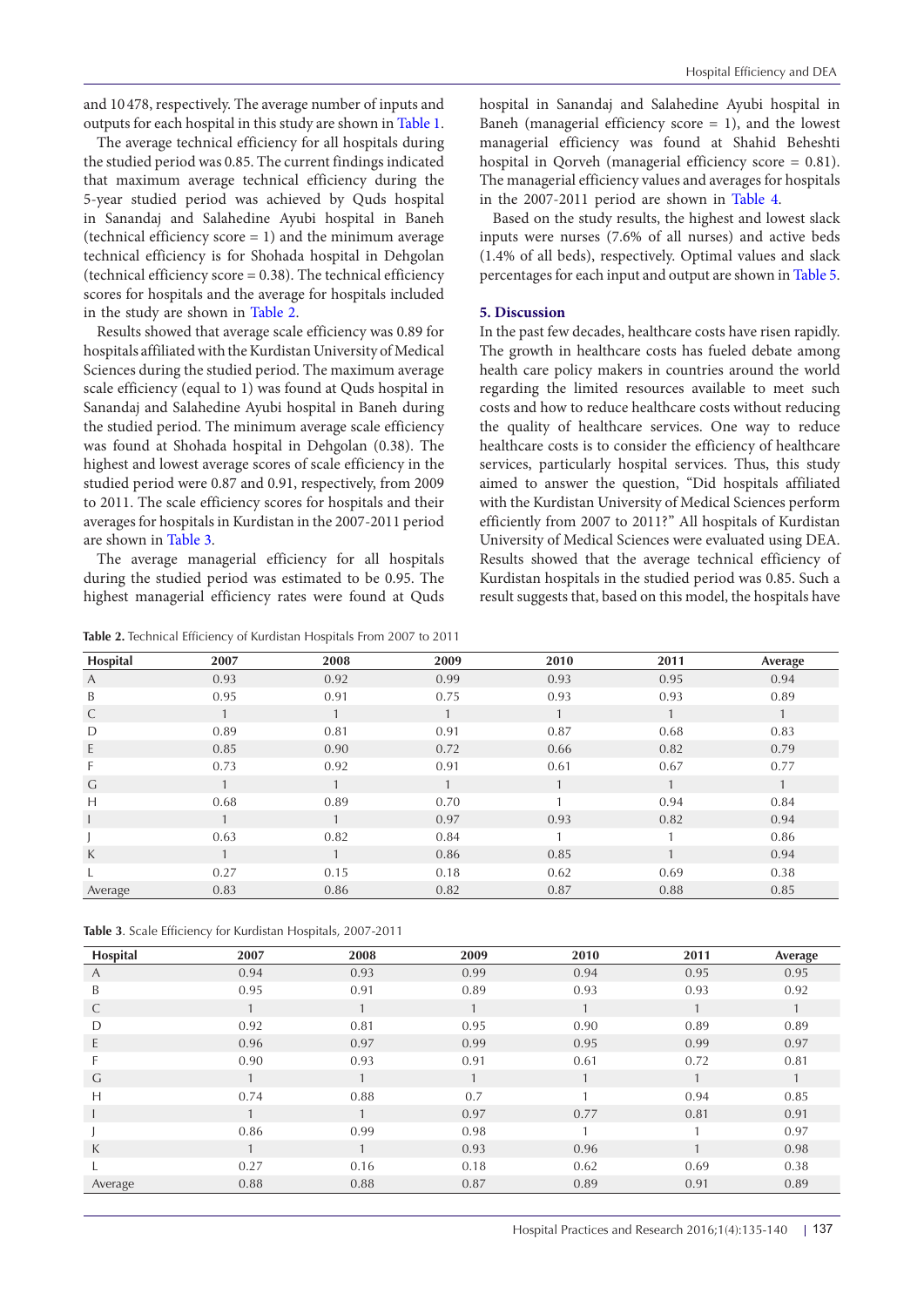<span id="page-3-0"></span>**Table 4**. Managerial Efficiency for Kurdistan Hospitals From 2007 to 2011

| $\circ$  |      |      |      |      |      |              |
|----------|------|------|------|------|------|--------------|
| Hospital | 2007 | 2008 | 2009 | 2010 | 2011 | Average      |
| A        | 0.99 | 0.99 |      | 0.98 | 0.99 | 0.99         |
| B        |      |      | 0.84 |      |      | 0.97         |
| C        |      |      |      |      |      | 1            |
| D        | 0.97 |      | 0.96 | 0.97 | 0.76 | 0.93         |
| E        | 0.88 | 0.93 | 0.72 | 0.69 | 0.82 | 0.81         |
|          | 0.82 | 0.99 |      |      | 0.92 | 0.95         |
| G        |      |      |      |      |      | $\mathbf{1}$ |
| Н        | 0.92 | 0.99 |      |      |      | 0.98         |
|          |      |      |      |      | 0.99 | 1            |
|          | 0.73 | 0.83 | 0.86 |      |      | 0.89         |
| K        |      |      | 0.93 | 0.88 |      | 0.96         |
|          | и    | 0.94 |      |      |      | 0.99         |
| Average  | 0.94 | 0.88 | 0.94 | 0.96 | 0.95 | 0.95         |

<span id="page-3-1"></span>**Table 5.** Slack and Optimum Values for Production Inputs Using DEA From 2007 to 2011

|                  | Physicians |      | Nurses Other Staff Active Beds |         |
|------------------|------------|------|--------------------------------|---------|
| Total values     | 1249       | 4075 | 5311                           | 4642    |
| Optimal values   | 1155       | 3766 | 5088                           | 4577    |
| Slack percentage | $7.4\%$    | 7.6% | $4.1\%$                        | $1.4\%$ |

a 15% capacity for improving efficiency with no increase in costs and using the same amount of inputs. A study by Bhat et al in public hospitals of Gujarat, India showed that the average technical efficiency of hospitals was 0.85, which is consistent with the results of this study[.22](#page-5-7) Barouni et al in the public hospitals of Qom province, Iran showed that the average technical efficiency was 0.75. This implies that the hospitals of the Kurdistan University of Medical Sciences use their inputs more efficiently than the public hospitals of Qom province.[18](#page-5-3) Another study by Jat et al showed that the average technical efficiency of public hospitals in Pradesh, India was 0.9.[23](#page-5-8)

Results of the current study showed that the average scale and managerial efficiencies of the hospitals affiliated with the Kurdistan University of Medical Sciences were 0.89 and 0.95, respectively. The study by Pourreza et al reported the average managerial efficiency in the hospitals of Tehran University of Medical Sciences from 1196 to 2006 as 0.995.[24](#page-5-9) Ismail evaluated the efficiency of health provider organizations in Sudan and found the average managerial efficiency of these organizations to be 0.935[.13](#page-4-6) A study on the efficiency of public hospitals in Qom, Iran showed that the average managerial efficiency of the studied hospitals was 0.799 in 2010 and 0.812 in 2011.<sup>[18](#page-5-3)</sup> Saber-Mahani et al reported that managerial and scale efficiencies of the public hospitals of Kerman University of Medical Sciences were 0.99 and 0.918, respectively.<sup>25</sup> Najarzadeh et al showed that the average scale and managerial efficiencies for Ahwaz hospitals (teaching and non-teaching) were 0.86 and 0.83, respectively.<sup>26</sup> A comparative study of the studied years showed that average technical, scale, and managerial efficiencies did not have a constant increasing or decreasing trend. In some years, they increased over the previous year, and in some cases, they decreased. This increasing or decreasing trend was reported in previous studies.<sup>9,[20,](#page-5-5)24</sup> Generally, the current study showed that the average technical, scale, and managerial efficiencies increased about 0.023, 0.013, and 0.012, respectively, in 2011 from 2007.

The present study showed that about 17% of hospitals have a technical efficiency of 1; 70% of hospitals have a technical efficiency of between 0.8 and 1; and the remaining hospitals have a technical efficiency of lower than 0.8. Saber-Mahani et al showed that 16% of hospitals have an efficiency of lower than 0.8; 54% of hospitals have a technical efficiency of between 0.8 and 1, and the remaining hospitals have an efficiency of 1.<sup>[25](#page-5-10)</sup> Qods hospital in Sanandaj and Salahedine Ayubi hospital in Baneh had a maximum technical efficiency of 1, and the difference between the optimum amount of production factors and the optimum amount of inputs was zero. Results showed that the highest and lowest differences between the optimum and actual values of production factors for all hospitals in the studied period were related to the number of nurses and active beds, respectively. Pourreza et al<sup>[24](#page-5-9)</sup> in Tehran University of Medical Sciences and Askari et al<sup>27</sup> in the Yazd University of Medical Sciences showed that the highest slack inputs were related to nurses. Najarzadeh et al showed that the highest and lowest slack inputs in the educational hospitals of Ahvaz were related to nurses and active beds[.26](#page-5-11) Barouni et al concluded that the studied hospitals of Qom province in 2010 and 2011 had slack inputs of physicians, nurses, and beds relative to the total input, and these centers must reduce their inputs (i.e., physicians, nurses, and beds) to achieve optimal technical efficiency (equal to 1).<sup>18</sup> Generally, the results of the current study showed that the average technical efficiency in the hospitals of the Kurdistan University of Medical Sciences is lower than most other university hospitals in Iran, indicating that the use of inputs in offering hospital services in Kurdistan hospitals is suboptimal. Therefore, the managers and policy-makers of the healthcare sector in Kurdistan province must take appropriate measures to use production resources efficiently and optimally so as to prevent the loss of healthcare resources. Since there is a surplus of labor in the studied hospitals, time and motion studies should be conducted to improve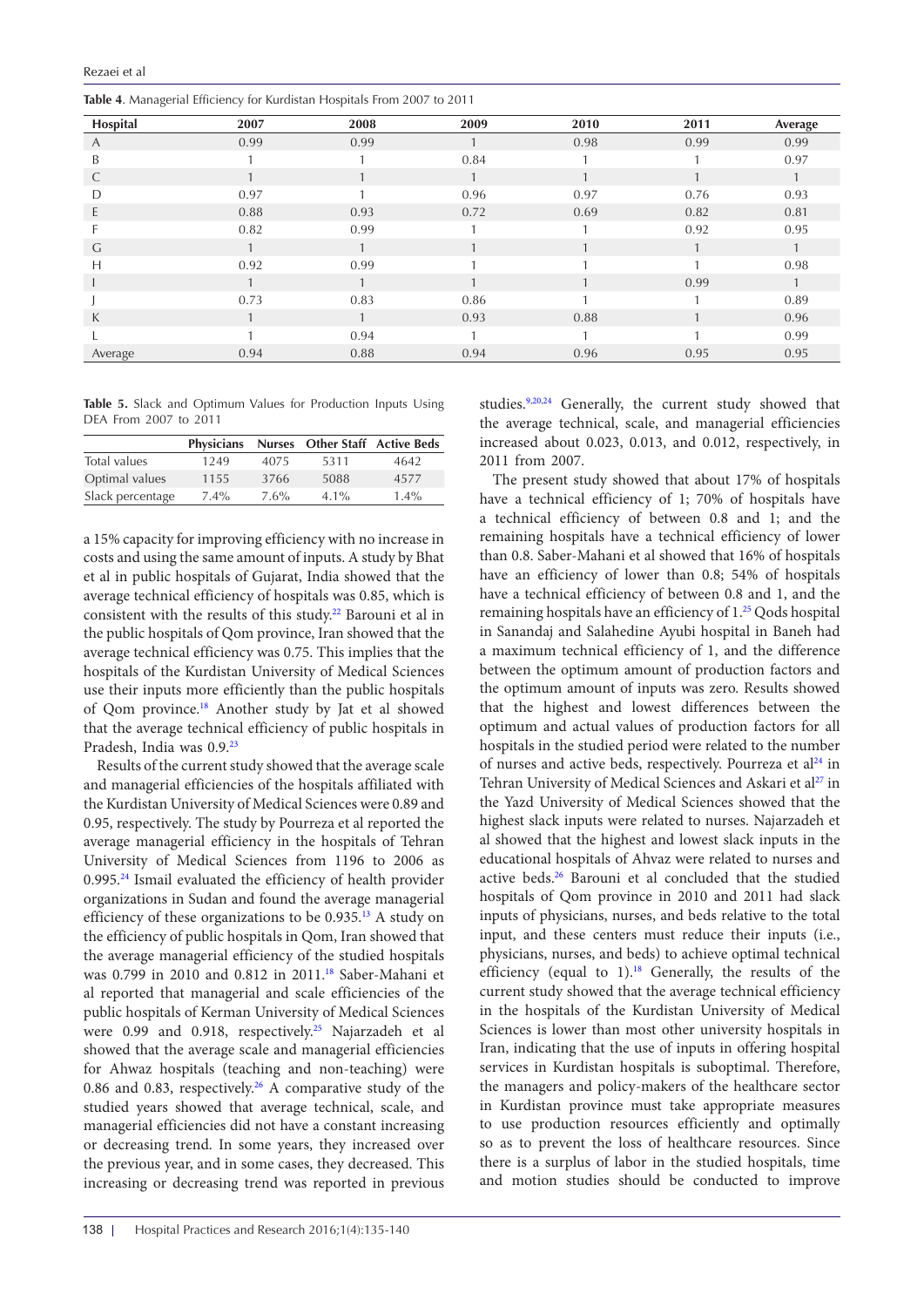efficiency and productivity.<sup>9</sup> Another appropriate measure that can be useful in this context is the continuous assessment of hospital efficiency, both quantitatively and qualitatively. The current study examined the efficiency of the studied hospitals using the DEA method which has several limitations. This method does not use any test to confirm the efficiency or non-efficiency of a hospital. Furthermore, it measures relative efficiency, not absolute efficiency. Another disadvantage of this approach is that, as the number of input and output variables increases, the number of efficient units increases as well. Accordingly, it is recommended that other methods be used, such as SFA and balanced scorecard (BSC) to assess hospital efficiency and that the results be compared with those of the present study. It is further recommended that environmental variables such as the age of hospital administrators and the type of hospital (educational or treatment) also be considered, even though some studies have shown that type of hospital is not significantly related to efficiency.<sup>[20](#page-5-5)</sup>

# **6. Conclusion**

The study results indicated that the hospitals of the Kurdistan University of Medical Sciences do not optimally use inputs and resources available to them, and that output could be increased by about 15% with the proper management of resources and the same level of inputs without increasing costs. Moreover, some inputs (physicians and nurses) had a greater surplus than others. Therefore, it is suggested that these inputs be reduced or used more efficiently with careful and comprehensive planning. The current study only used quantitative variables to assess performance with the DEA method. It is suggested that future studies also consider effectiveness indicators to estimate the efficiency of hospitals more accurately.

#### **Authors' Contributions**

Study concept and design, data gathering, analysis, and interpretation: SR; critical revision of the manuscript for important intellectual content: FGh; administrative and technical support: ND; drafting the manuscript: MB; revising the manuscript: MJ.

#### **Conflict of Interest Disclosures**

No conflicts of interest are declared.

# **Ethical Approval**

The study was approved by the Ethics Committee of the Deputy of Research, Kurdistan University of Medical Sciences.

#### **Acknowledgments**

This article is the result of the research project approved by the Kurdistan University of Medical Sciences. The authors acknowledge and appreciate the Deputy of Kurdistan University of Medical Sciences for their financial and administrative support. The authors also thank all those involved in data collection, particularly the managers and employees of the hospitals of Kurdistan University of Medical Sciences.

# Research Highlights

# **What Is Already Known?**

The proportion of total healthcare system costs for hospitals in developed and developing countries varies between 50% and 80%. Thus, assessing hospital performance is important to decreasing inefficient usage of hospital resources and healthcare costs.

# **What This Study Adds?**

The results of this study indicated that, although the hospitals affiliated with the Kurdistan University of Medical Sciences performed more efficiently in 2011 than in 2007, there is still an approximate 15% capacity for improving hospital efficiency based on this model using the same amount of inputs and not increasing costs.

#### **References**

- <span id="page-4-0"></span>1. Hajialiafzali H, Moss J, Mahmood M. Efficiency measurement for hospitals owned by the Iranian social security organisation. J Med Syst. 2007;31(3):166-172. doi[:10.1007/s10916-007-](http://dx.doi.org/10.1007/s10916-007-9051-6) [9051-6](http://dx.doi.org/10.1007/s10916-007-9051-6).
- 2. Kiadaliri AA, Jafari M, Gerdtham U-G. Frontier-based techniques in measuring hospital efficiency in Iran: a systematic review and meta-regression analysis. BMC Health Serv Res. 2013;13(1):312. doi:[10.1186/1472-6963-13-312.](http://dx.doi.org/10.1186/1472-6963-13-312)
- 3. Yaisawarng S. Performance measurement and resource allocation. Efficiency in the Public Sector. Springer; 2002:61- 81. doi:10.1186/1472-6963-13-312.
- <span id="page-4-1"></span>4. Kuntz L, Scholtes S, Vera A. Incorporating efficiency in hospital-capacity planning in Germany. Eur J Health Econ. 2007;8(3):213-223. doi:[10.1007/s10198-006-0021-6](http://dx.doi.org/10.1007/s10198-006-0021-6).
- <span id="page-4-2"></span>5. Tandon A, Lauer JA, Evans DB, Murray CJ. Murray CJL, Evans DB, eds. Health system efficiency: concepts. In: Health Systems Performance Assessment: Debates, Methods and Empiricism. Geneva: WHO; 2003:683-691.
- <span id="page-4-3"></span>6. Goudarzi R, RjabiGilan N, Ghasemi SR, Reshadat S, Askari R, Ahmadian M. Efficiency measurement using econometric stochastic frontier analysis (SFA) method, Case study: hospitals of Kermanshah University of Medical Sciences. J Kermanshah Univ Med Sci. 2014;17(10):666-672.
- <span id="page-4-4"></span>7. Kirigia JM, Emrouznejad A, Sambo LG. Measurement of technical efficiency of public hospitals in Kenya: using data envelopment analysis. J Med Syst. 2002;26(1):39-45. doi:[10.1023/b:joms.0000023298.31972.c9](http://dx.doi.org/10.1023/b:joms.0000023298.31972.c9).
- 8. Jacobs R. Alternative methods to examine hospital efficiency: data envelopment analysis and stochastic frontier analysis. Health Care Manag Sci. 2001;4(2):103-115.
- <span id="page-4-9"></span>9. Karimi S, Bidram R. Efficiency Estimation in General Hospitals of Isfahan University of Medical Sciences during 2005-2006 by Data Envelopment Analysis. Journal of Health Administration. 2009;12(36):39-46.
- <span id="page-4-7"></span>10. Zere E. Hospital efficiency in sub-Saharan Africa. Evidence from South Africa. Helsinki: UNU/WIDER; 2000.
- 11. Renner A, Kirigia JM, Zere EA, Barry SP, Kirigia DG, Kamara C, et al. Technical efficiency of peripheral health units in Pujehun district of Sierra Leone: a DEA application. BMC Health Serv Res. 2005;5(1):77. doi[:10.1186/1472-6963-5-77](http://dx.doi.org/10.1186/1472-6963-5-77).
- <span id="page-4-5"></span>12. Kheirollahi H, Matin BK, Mahboubi M, Alavijeh MM. Chance constrained input relaxation to congestion in stochastic DEA. An application to Iranian hospitals. Glob J Health Sci. 2015;7(4):151. doi:[10.5539/gjhs.v7n4p151.](http://dx.doi.org/10.5539/gjhs.v7n4p151)
- <span id="page-4-6"></span>13. Ismail MA. Technical efficiency of sudan's health institutions: a state-level analysis. Population. 2010;70:19922.
- <span id="page-4-8"></span>14. Kirigia JM, Emrouznejad A, Cassoma B, Asbu EZ, Barry S. A